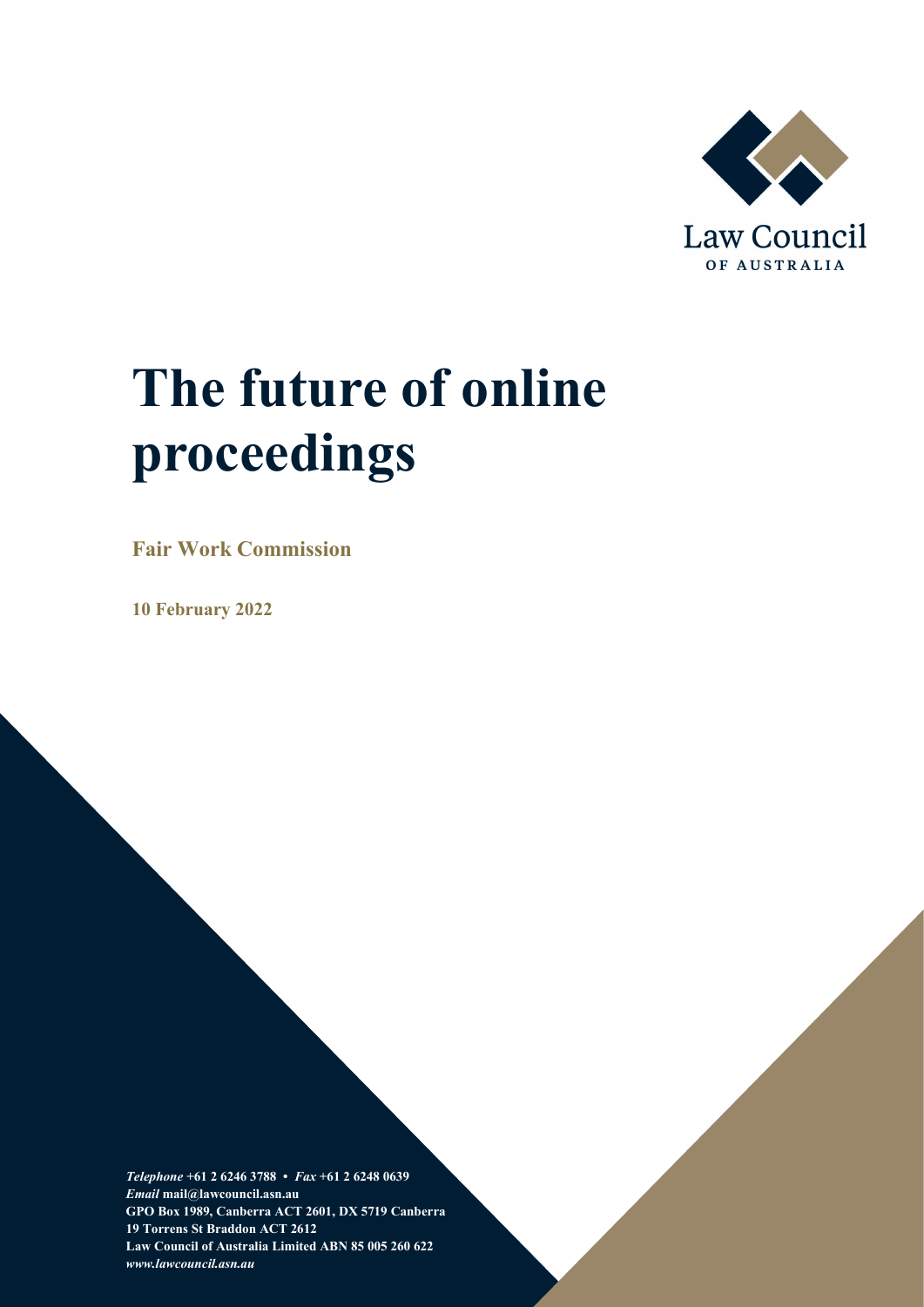## Table of Contents

| Discussion Topic 1 - Attributes that prevent effective participation  6 |  |
|-------------------------------------------------------------------------|--|
|                                                                         |  |
|                                                                         |  |
|                                                                         |  |
|                                                                         |  |
|                                                                         |  |
|                                                                         |  |
|                                                                         |  |
|                                                                         |  |
|                                                                         |  |
|                                                                         |  |
|                                                                         |  |
| Discussion Topic 6 - Guidance regarding witness interactions 11         |  |
|                                                                         |  |
|                                                                         |  |
|                                                                         |  |
|                                                                         |  |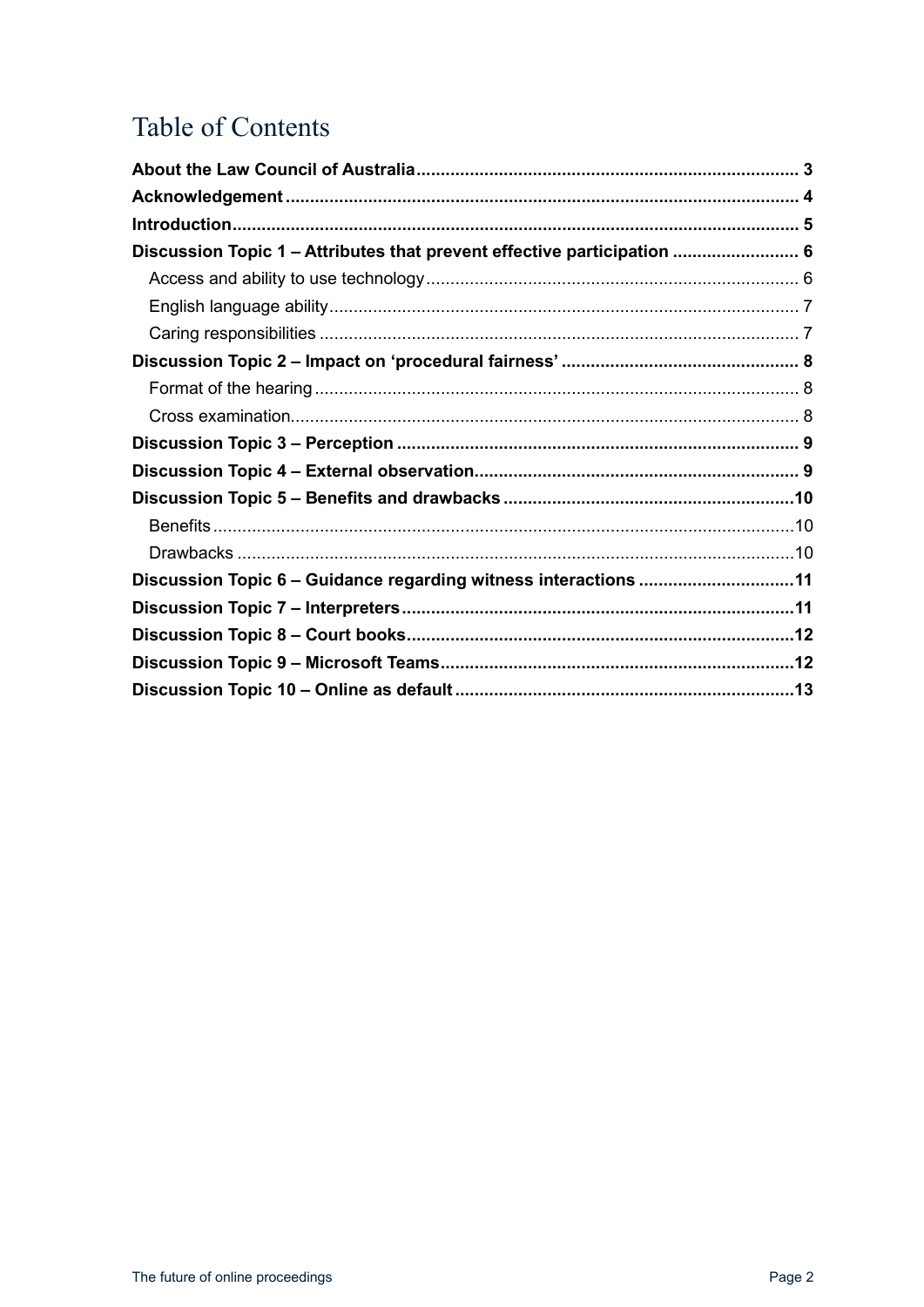## <span id="page-2-0"></span>About the Law Council of Australia

The Law Council of Australia exists to represent the legal profession at the national level, to speak on behalf of its Constituent Bodies on national issues, and to promote the administration of justice, access to justice and general improvement of the law.

The Law Council advises governments, courts and federal agencies on ways in which the law and the justice system can be improved for the benefit of the community. The Law Council also represents the Australian legal profession overseas, and maintains close relationships with legal professional bodies throughout the world. The Law Council was established in 1933, and represents 16 Australian State and Territory law societies and bar associations and Law Firms Australia, which are known collectively as the Council's Constituent Bodies. The Law Council's Constituent Bodies are:

- Australian Capital Territory Bar Association
- Australian Capital Territory Law Society
- Bar Association of Queensland Inc
- Law Institute of Victoria
- Law Society of New South Wales
- Law Society of South Australia
- Law Society of Tasmania
- Law Society Northern Territory
- Law Society of Western Australia
- New South Wales Bar Association
- Northern Territory Bar Association
- Queensland Law Society
- South Australian Bar Association
- Tasmanian Bar
- Law Firms Australia
- The Victorian Bar Inc.
- Western Australian Bar Association

Through this representation, the Law Council effectively acts on behalf of more than 90,000<sup>[1](#page-2-1)</sup> lawyers across Australia.

The Law Council is governed by a board of 23 Directors – one from each of the constituent bodies and six elected Executive members. The Directors meet quarterly to set objectives, policy and priorities for the Law Council. Between the meetings of Directors, policies and governance responsibility for the Law Council is exercised by the elected Executive members, led by the President who normally serves a 12 month term. The Council's six Executive members are nominated and elected by the board of Directors.

Members of the 2022 Executive as at 1 January 2022 are:

- Mr Tass Liveris, President
- Mr Luke Murphy, President-elect
- Mr Greg McIntyre SC, Treasurer
- Ms Juliana Warner, Executive Member
- Ms Elizabeth Carroll, Executive Member
- Ms Elizabeth Shearer, Executive Member

The Acting Chief Executive Officer of the Law Council is Ms Margery Nicoll. The Secretariat serves the Law Council nationally and is based in Canberra.

<span id="page-2-1"></span><sup>1</sup> Law Council of Australia, *The Lawyer Project Report*, (pg. 9,10, September 2021).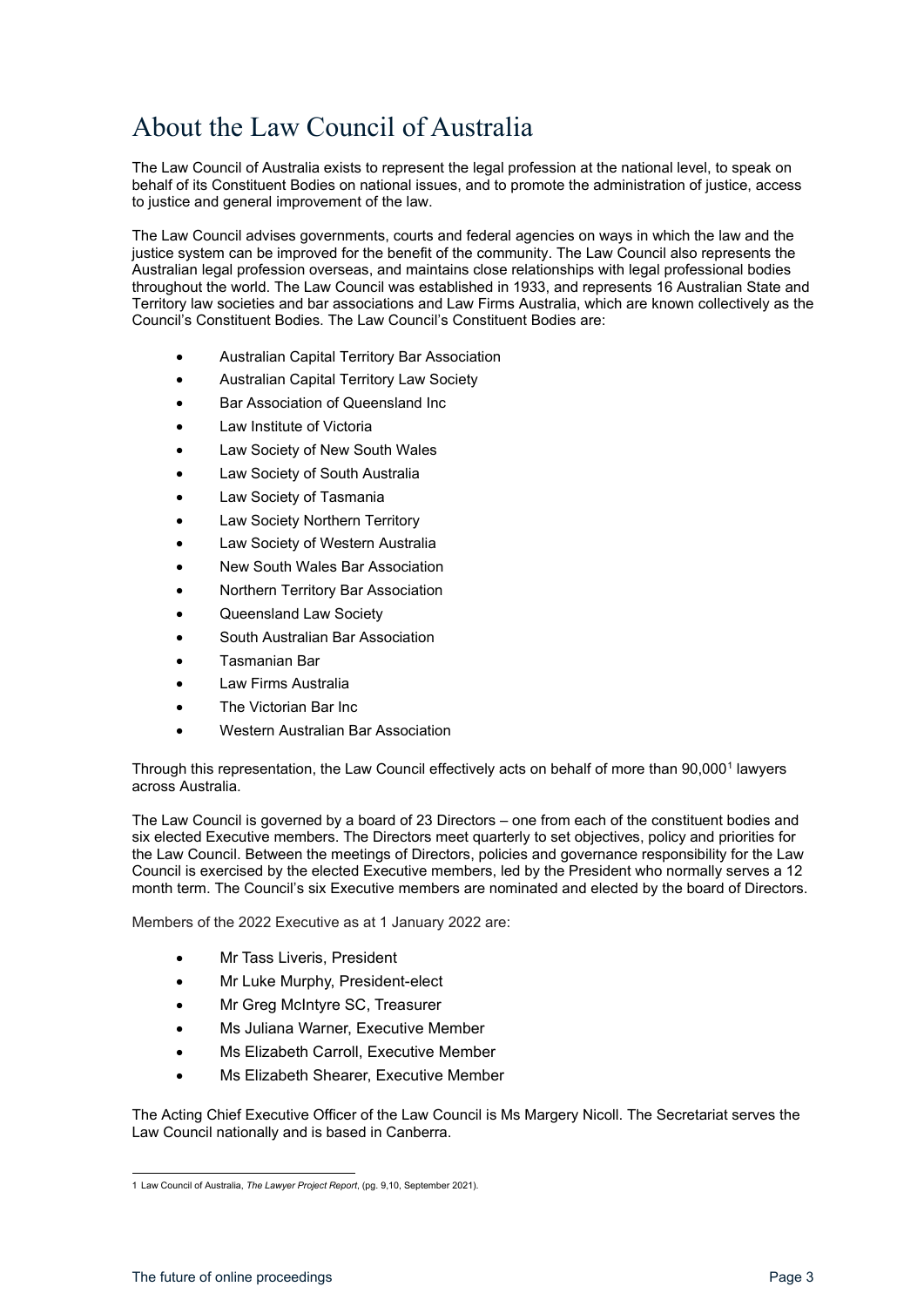#### <span id="page-3-0"></span>Acknowledgement

The Law Council is grateful for the contributions of the Law Society of New South Wales, the Queensland Law Society and the Industrial Law Committee of the Federal Litigation and Dispute Resolution Section.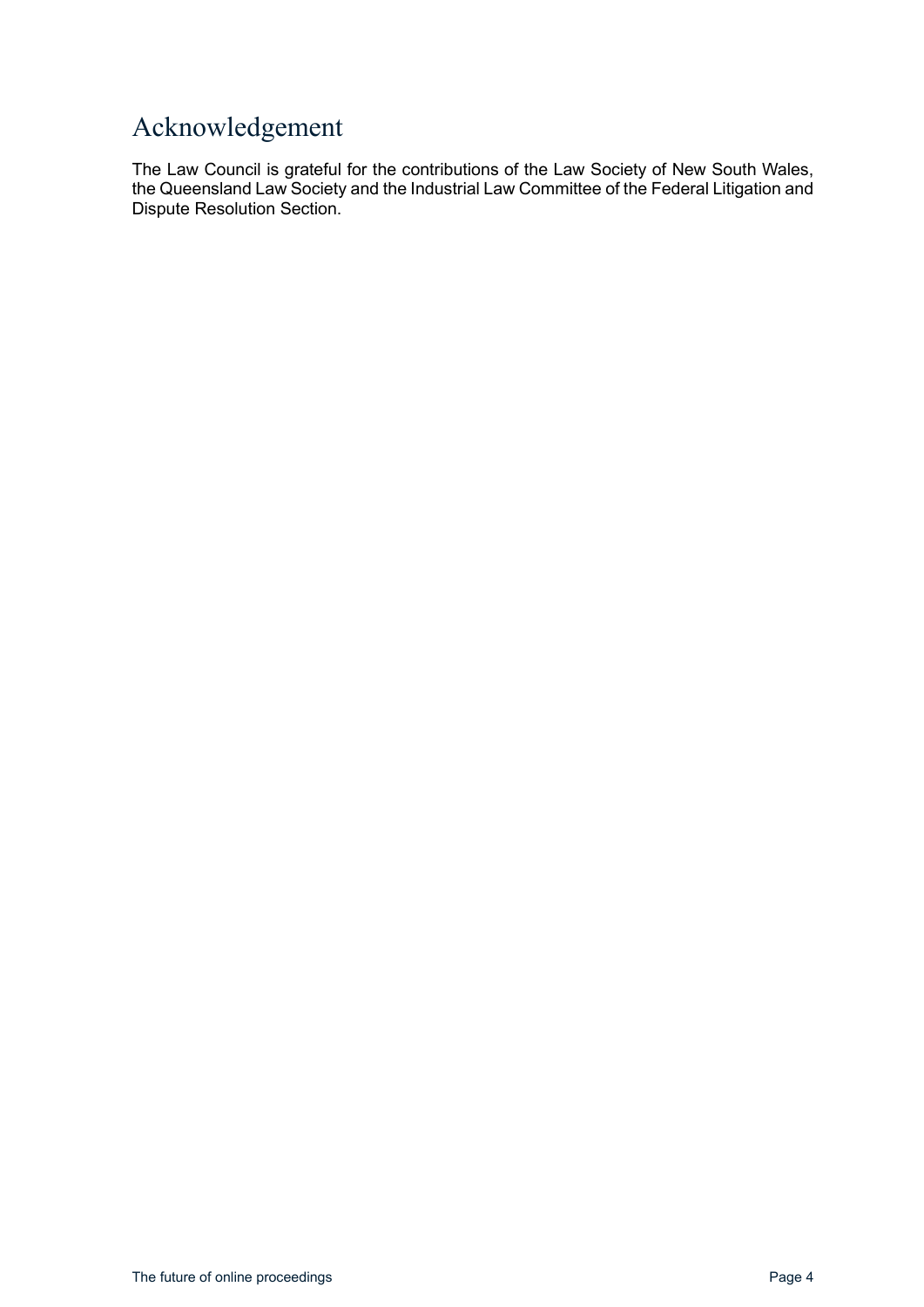#### <span id="page-4-0"></span>Introduction

- 1. The Law Council is grateful for the opportunity to provide this submission in response to the Fair Work Commission's (**Commission**) Discussion Paper entitled *The future of online proceedings* (**Discussion Paper**).
- 2. The Law Council commends the Commission for undertaking a review of its online proceedings at this time. As noted in the Discussion Paper, COVID-19 has had a fundamental impact on the operation of courts and tribunals, including the way in which the Commission hears, administers and conciliates cases. It is important that the Commission harnesses the opportunities of remote ways of working going forward, while ensuring the integrity and accessibility of Commission processes.
- 3. In July/August 2021 the Law Society of New South Wales conducted a survey of its members (**the post-COVID survey**) canvassing their views to better understand how COVID-19 related changes have impacted practitioners in NSW. The results of the post-COVID survey show that the majority of its members consider that many of the changes brought about by the pandemic should remain a permanent part of their working lives. The changes to litigation are seen as having a positive impact overall, particularly in terms of time efficiencies and cost efficiencies to legal practitioners and their clients.
- 4. Online appearances also have positive impacts for those practitioners who work remotely or for individuals where work and/or carer commitments, location or disability or other health needs would prevent or make it difficult for them to attend proceedings in person.
- 5. However, it is important to note that audio-visual link (**AVL**) hearings have drawbacks and that not all hearings are suited to the use of AVL technology. The decision as to how a hearing is conducted is therefore a matter of discretion, taking into account a range of factors including the views of the parties. Reasons for a matter not being suited to AVL include where a party has difficulty accessing technology and where contested witness evidence is to be given.
- 6. The Commission should consider publishing a guidance note as to when a virtual hearing will and will not ordinarily be adopted, to create a level of certainty for parties and their advisers regarding the likely approach (and the associated costs).
- 7. Circumstances where it may be appropriate for the Commission to proceed with a virtual hearing include:
	- directions hearings or case management conferences;
	- when requested by a party for hearings where no oral evidence is to be called;
	- urgent matters where the available Commission member is located in a city other than the one where the parties are located and/or one or more of the parties are located in different states; and
	- where otherwise jointly requested by the parties.
- 8. The Commission should consider advising that a virtual hearing is not usually suitable for circumstances including:
	- (a) multi-day hearings;
	- (b) hearings involving contested witness evidence; and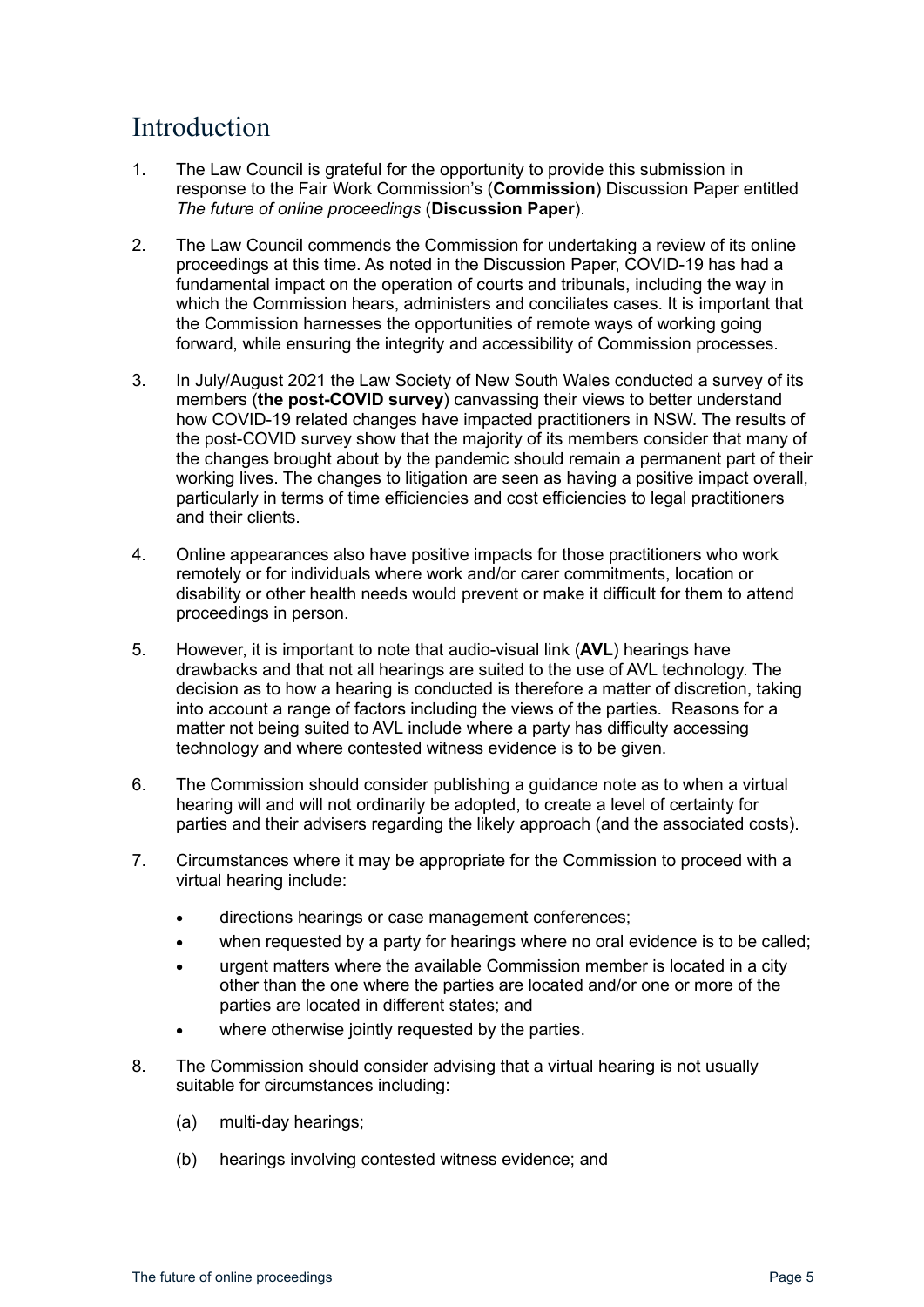- (c) final hearings involving self-represented litigants who need guidance to ensure a fair hearing.
- 9. Consideration should be given to whether matters should proceed with one party in person and the other by AVL, as has occurred in some forums during lockdowns affecting some parties but not others.
- 10. Care must be taken to ensure that any move to embrace AVL hearings does not create additional barriers to justice. There are many parties who do not have ready access to technology, or the capacity to use it. Even where parties have access to the technology, an AVL hearing may be suboptimal (for example it may be difficult for a party to appear from home where other persons including children are present).
- 11. The Law Council understands that the President of the Commission has identified the potential to build upon the notion of hubs or dedicated spaces proposed by some courts, by hiring office space in buildings in regional centres fitted with the necessary technology to allow litigants to appear without having to travel to a capital city. This would be a positive initiative to aid access to justice.
- 12. Finally, for hearings that are not in person, it is important that the presiding member(s), advocates, and any current witness have their camera turned on at all times when the hearing is in session. The occasional practice of presiding members having their camera off for part or all of a hearing has the potential to reduce the appearance of a proper determination of the matter before the Commission. That is, parties may feel that their case has not been heard if they have not been able to see and interact with their adjudicator effectively.

## <span id="page-5-0"></span>Discussion Topic 1 – Attributes that prevent effective participation

- 13. The Law Council recognises the importance of all parties being able to participate fully and effectively in online proceedings before the Commission. Given the large number of unrepresented litigants that appear at the Commission, members making decisions as to whether to conduct a hearing in-person or online must be conscious of the attributes that impact capacity for meaningful participation.
- 14. The Law Council notes that this Discussion Topic refers to attributes that are beyond those set out in section 578 of the *Fair Work Act 2009* (Cth) (**FW Act**). Some additional attributes are discussed further below. However, it is important to note that for some people, the use of AVL technology may not be an obstacle and instead may be beneficial – for example, online proceedings can be significantly more accessible for persons with particular mobility or hearing disabilities.

#### <span id="page-5-1"></span>**Access and ability to use technology**

- 15. A readily identifiable additional obstacle is access to the technology and the ability to effectively engage with the technology. While this may not be an 'attribute' as set out in section 578 of the FW Act, it is relevant in determining whether a hearing should take place online. Difficulties in accessing or using technology spans all demographics and should not be assumed either way.
- 16. A recommended approach is the use of a pre-hearing process, early in the process of a matter being prepared for hearing, using the technology and assessing each party's capacity to present their case, before the matter is set down for an AVL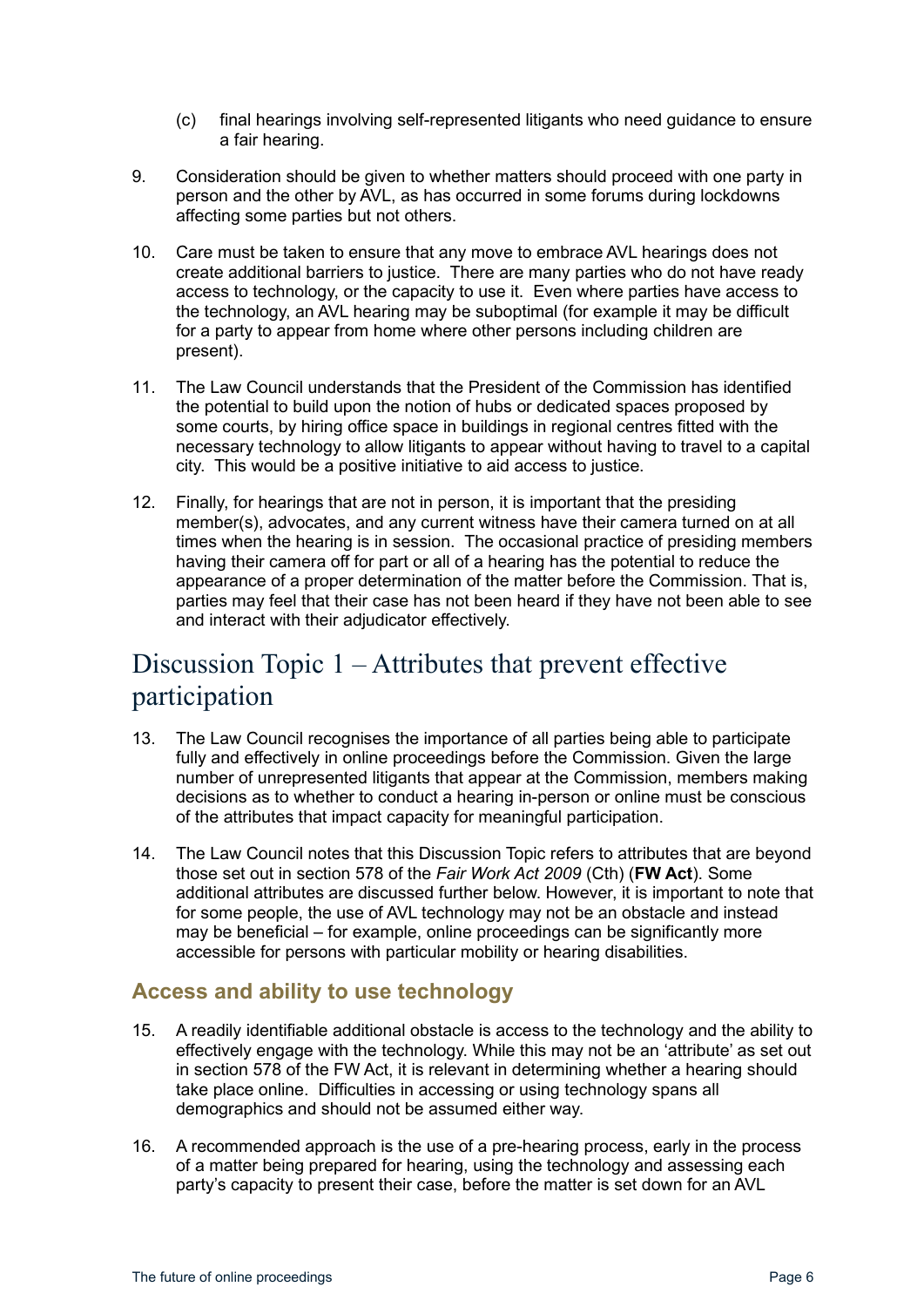hearing. Where applicable, consideration should also be given in relation to witnesses as discussed below.

17. Where the parties involved have appeared previously at AVL hearings, such as representatives who have a demonstrated capacity to use the technology to support their effective participation, there may not be a need for such pre-hearing assessments, however this will need to be assessed on a case-by-case basis.

#### <span id="page-6-0"></span>**English language ability**

- 18. The Commission should have regard to a person's English language abilities, particularly where the litigant appears without an interpreter.
- 19. The technical jargon associated with telephone and video conferencing may be particularly unfamiliar to those communicating in English as a second language. For telephone hearings in particular, sole reliance on audio cues could compound difficulties in understanding Commission processes.
- 20. To ensure procedural fairness, the Law Council refers to the suggestions in the NSW Judicial Commission's *Equality before the Law Bench Book*, including for members and advocates to, wherever possible:
	- avoid technical or legal jargon;
	- ask one question at a time; and
	- check understanding throughout the hearing[.2](#page-6-2)
- 21. The current practice in the Commission is that an interpreter can be provided at no cost to a litigant, provided that they request this service upon lodging an application or the day before a conference or hearing. However, it may be the case that it becomes apparent in an online hearing that a litigant with limited English skills is experiencing challenges with communication and understanding. In this case, the member should check in with the litigant to determine whether there needs to be an adjournment to proceedings so that an interpreter can be engaged.

#### <span id="page-6-1"></span>**Caring responsibilities**

- 22. Another attribute that should be considered by the Commission, as listed in section 578 of the FW Act, is carers' responsibilities that may impact a litigant or lawyer's ability to effectively participate in online proceedings.
- 23. There has been increasing recognition from state and federal courts of the pressures facing the profession in the context of the COVID-19 pandemic and practitioners have been encouraged to approach the court to seek appropriate flexibility where necessary.<sup>[3](#page-6-3)</sup> In the context of the Commission, the Law Council suggests the development of guidelines or a policy that focuses on providing maximum flexibility to practitioners and litigants with carers' responsibilities working in the fair work jurisdiction.
- 24. Such a policy, for example, might encourage registrars and Commission members to give due regard to carers' responsibilities when making decisions around the listing of hearings, including their time, duration and whether it is appropriate that

<span id="page-6-2"></span><sup>2</sup> Judicial Commission of New South Wales, *Equality Before the Law Bench Book* (Release 19, December

<span id="page-6-3"></span><sup>&</sup>lt;sup>3</sup> Supreme Court of New South Wales, 'Media Announcement' (14 September 2021); Federal Court of Australia, Letter from Chief Justice Allsop AO (14 September 2021).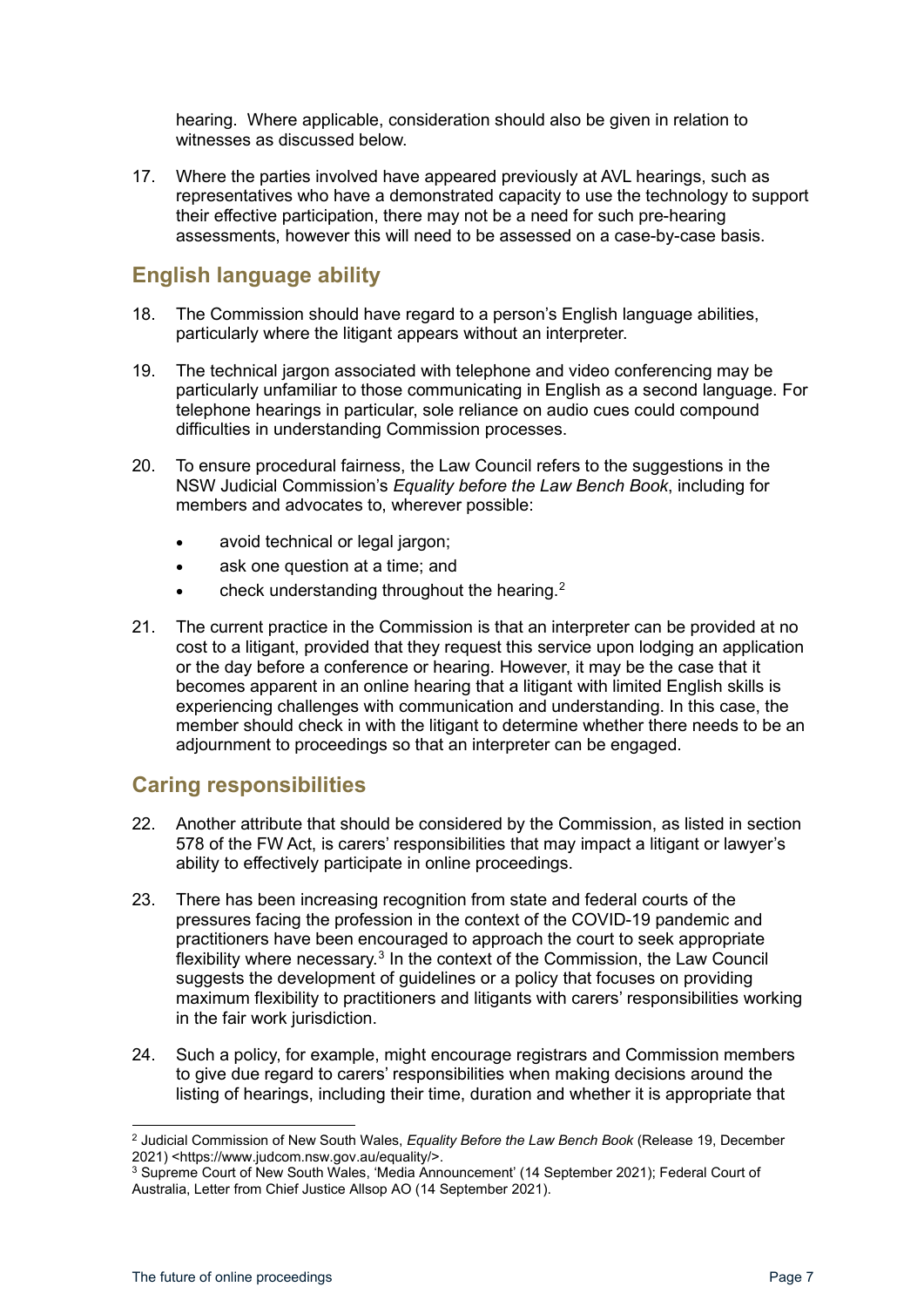they are held online. It will depend on the individual parties and/or practitioners as to whether in-person or remote hearings may be the most suitable option. The Law Council considers that the development of such a policy would assist in reducing what might be perceived as the stigma of seeking flexibility because of caring responsibilities.

## <span id="page-7-0"></span>Discussion Topic 2 – Impact on 'procedural fairness'

25. Procedural fairness and impartiality play a significant role in the way in which Commission hearings are conducted. It is necessary that parties have confidence in online processes where they are used. As noted in the Discussion Paper, online proceedings should be avoided where they impede a party from putting their full case to the Commission or cross-examining witnesses.

#### <span id="page-7-1"></span>**Format of the hearing**

- 26. AVL hearings can impact procedural fairness where a party cannot effectively use the technology or there are other factors which impact on a party being able to fully participate in a matter. This can affect the case which is presented. One example is where a party (particularly an unrepresented person) or a witness may abandon their point due to pressure created by issues accessing documents.
- 27. Early case management can assist in identification and management of difficulties, such as ensuring that all documents to be used are accessible and normalising the process for referring to documents.
- 28. While coaching a witness is always a potential issue, it is clearly an even greater risk when the Commission cannot see the environment the witness is in. In these situations, there is a risk that those who do the wrong thing have an unfair advantage to those who abide by the rules. There is also an increased risk where proceedings feel less formal (as they may in a virtual context), that those unfamiliar with court processes may not be aware that they are in breach of witness requirements (for example, by relying on notes) or may perceive such breaches to be less serious.
- 29. AVL hearings also present new challenges in relation to fatigue. AVL hearings operate better with more frequent, shorter breaks. The traditional approach of inperson hearings of a mid-morning and mid-afternoon break, with a longer 'lunch' break is not suited for AVL hearings.

#### <span id="page-7-2"></span>**Cross examination**

- 30. In certain matters in the fair work jurisdiction, assessment of body language and demeanour can inform the Commission member's assessment of the overall credibility of a witness. The ability to observe a witness in the witness box can also inform the tactical decisions of the person undertaking the cross-examination. There is a danger that the online cross-examination of witnesses, particularly where technical difficulties are experienced (for example, image interruptions or the blurring of the screen), could lead to unfair outcomes for both the party performing the cross-examination and the party being cross-examined.
- 31. The Law Council does note, however, that some judges of the Federal Court of Australia (**Federal Court)** have remarked that AVL technology has enhanced their ability to assess demeanour. For example, in *Capic v Ford Motor Company of*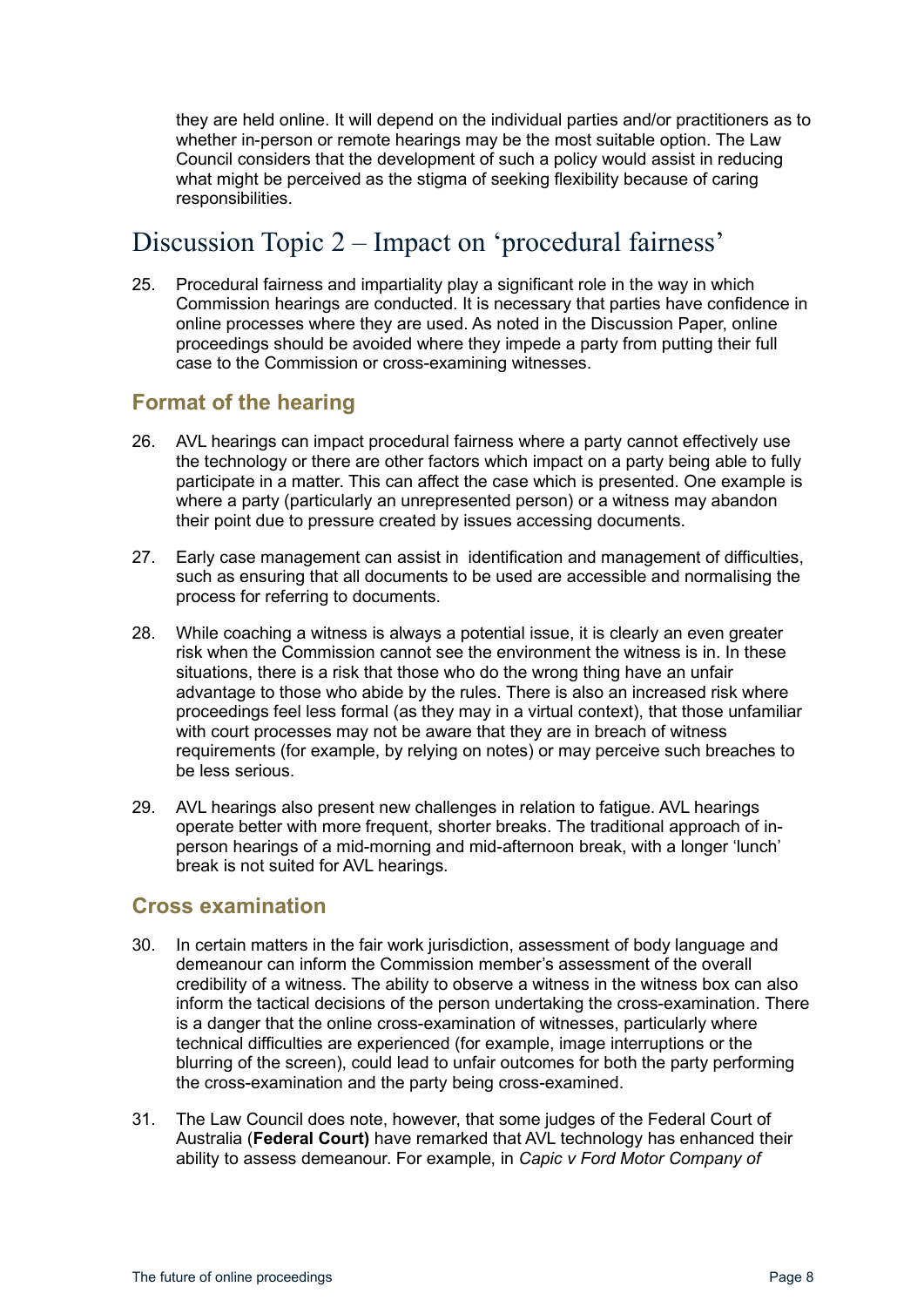*Australia Limited (Adjournment)*, [4](#page-8-2) Justice Perram remarked that in an online proceeding his 'perception of the witness' facial expressions is much greater than it is in Court'. Such sentiments have been echoed by various other judges,<sup>[5](#page-8-3)</sup> while other judges have adjourned hearings on the basis that the opportunity to assess credit was diminished.[6](#page-8-4)

32. In light of the above, the Law Council considers that, apart from exceptional circumstances, there should always be at least the opportunity for in-person hearings if there is to be cross-examination of witnesses. Commission members should also be attuned to other factors that might have a bearing on the procedural fairness of the hearing, including whether both parties have access to technology that means they are afforded a high-quality online experience.

## <span id="page-8-0"></span>Discussion Topic 3 – Perception

- 33. Some members of the profession have noted that there may be a perceived loss of formality in online proceedings, particularly for those who are unfamiliar with Commission processes.
- 34. The absence of formality in respect of self-represented parties or individual applicants can affect how they interact in the proceedings and can also affect whether they feel that they 'have had their day in Court' (particularly where the Bench conducts the hearings without turning their camera on, or there is levity).
- 35. Similarly, it can affect witness evidence. Lack of familiarity with technology may see parties 'cut corners' or not pursue matters out of frustration or a desire to bring an AVL hearing to an end more quickly than is warranted.
- 36. Whilst having regard to section 578, the Commission needs to be able to control its process and to be seen doing so. This can be more difficult in proceedings with a self-represented litigant.
- 37. The Commission could address these issues in part by:
	- (a) using 'Commission' branded backgrounds (alternatively a curated background with decent lighting can assist) with particular attention paid to camera setup (i.e. how much of the person is seen);
	- (b) maintaining the formalities of an in-person proceeding wherever possible; and
	- (c) providing explicit reminders from Commission member(s) to participants of the gravity of giving sworn evidence in this setting.

## <span id="page-8-1"></span>Discussion Topic 4 – External observation

38. The COVID-19 pandemic has tested the principle of open justice in Australia, with the rapid shift to online or 'virtual' courts and tribunals curtailing the ability of the general public and the media to access hearings. While courts and tribunals, including the Commission, have responded admirably to introduce ways for the

<span id="page-8-2"></span><sup>4</sup> [2020] FCA 486, [19].

<span id="page-8-3"></span><sup>5</sup> See Australian Securities and Investments Commission v GetSwift Limited [2020] FCA 504, [33] (Lee J);<br>Tetley v Goldmate Group Pty Ltd [2020] FCA 913, [16] (Bromwich J).

<span id="page-8-4"></span><sup>&</sup>lt;sup>6</sup> See David Quince v Annabelle Quince [2020] NSWSC 326, [7] (Sackar J). See also discussion in Michael Legg and Eryn Newman, 'Evaluating witnesses in an online court', *Law Society Journal* (1 December 2021).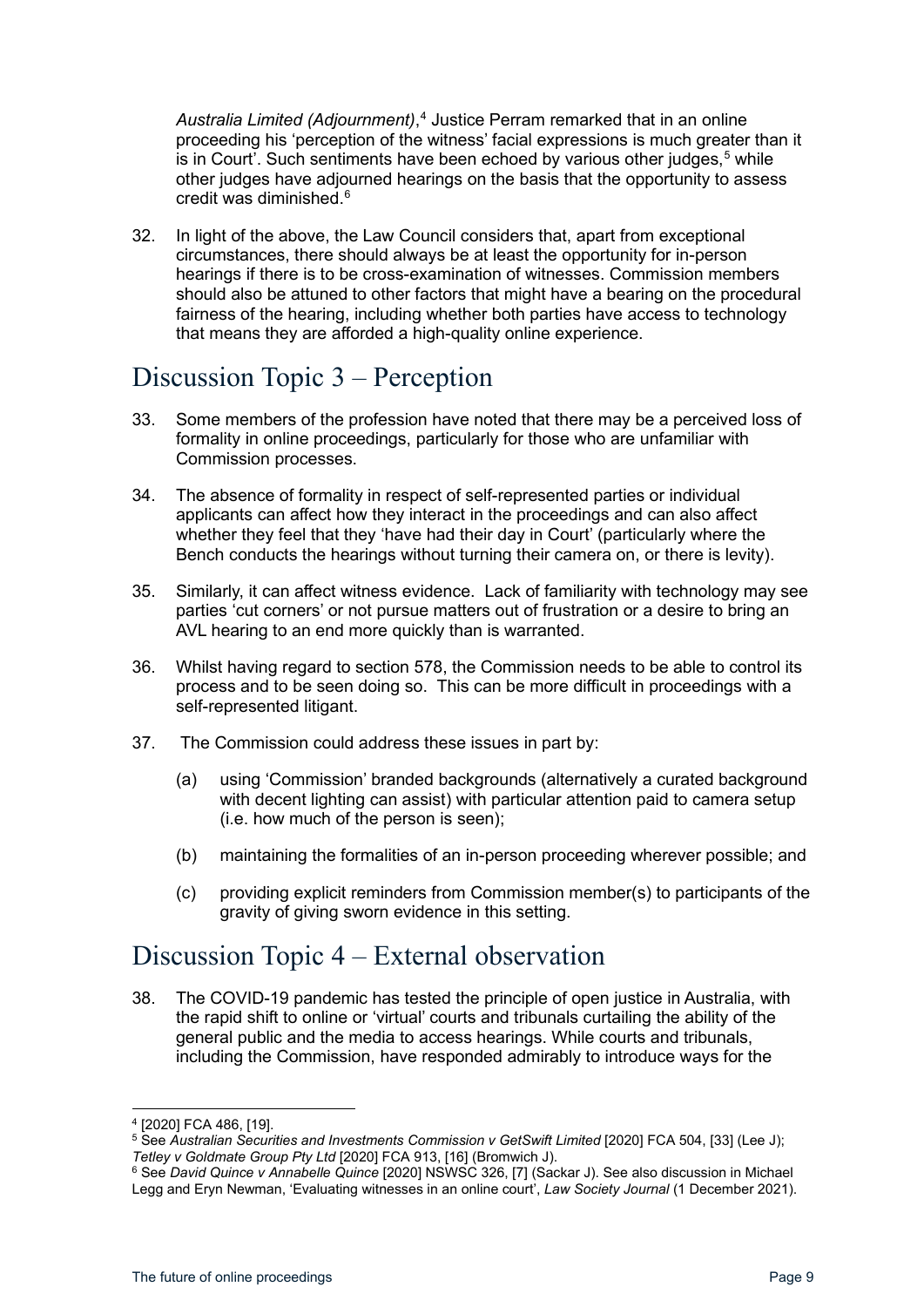public to view proceedings, open justice remains an important principle which must be kept front of mind as the use of online proceedings continues.

- 39. Some members of the profession have raised concerns about the way in which online hearings have impacted open justice. They have noted that even in cases where the public can access the hearing via audio-visual link, some members of the public do not have access to a suitable device or a stable internet connection. In particular, barriers may exist for elderly people, those with disability and those in remote locations.
- 40. The Law Council considers that the principle of open justice is compromised where only those participants that are e-mailed the Microsoft Teams link are able to observe Commission hearings. Wherever possible, all Commission proceedings that normally would be open to the public should be open to the public in an online setting.
- 41. Current arrangements at the Commission require a member of the public to contact the relevant chambers by 8.30am on the day of the hearing so that access can be arranged. If online hearings are to remain, the Law Council suggests that the Commission considers ways to ensure broader and easier access for the general public to the virtual court.
- 42. However, it is important to consider the format in which observers can observe a hearing and how much control they can have. The Law Council understands that when observers of hearings have had any control (i.e. a Microsoft Teams link was distributed, and they are able to unmute themselves) this has led to issues and interruptions. Livestream options whereby observers can only watch and listen but cannot interrupt proceedings are preferable and a real access to justice improvement.

#### <span id="page-9-0"></span>Discussion Topic 5 – Benefits and drawbacks

#### <span id="page-9-1"></span>**Benefits**

- 43. The post-COVID survey conducted by the Law Society of New South Wales identified that there are positive aspects to the online court environment, including time efficiencies for the legal practitioner, client and other parties and cost efficiencies.
- 44. The Law Council is aware that online proceedings have been particularly beneficial in the context of directions hearings or other short hearings, given the cost/benefit of the time they take versus the time taken to get to the hearing in person. Online proceedings have also been effective for matters involving no witnesses, where all documents are appropriately paginated and the advocates are experienced, such as most appeals.
- 45. Members of the profession have also identified a positive impact on access to justice, which may reflect the experiences of particular users identified in the Discussion Paper, including Aboriginal and Torres Strait Islander court users, as well as those with mental illness.

#### <span id="page-9-2"></span>**Drawbacks**

46. Members of the profession have noted that online proceedings can be harder, more tiring and require a different set of advocacy skills than in-person proceedings,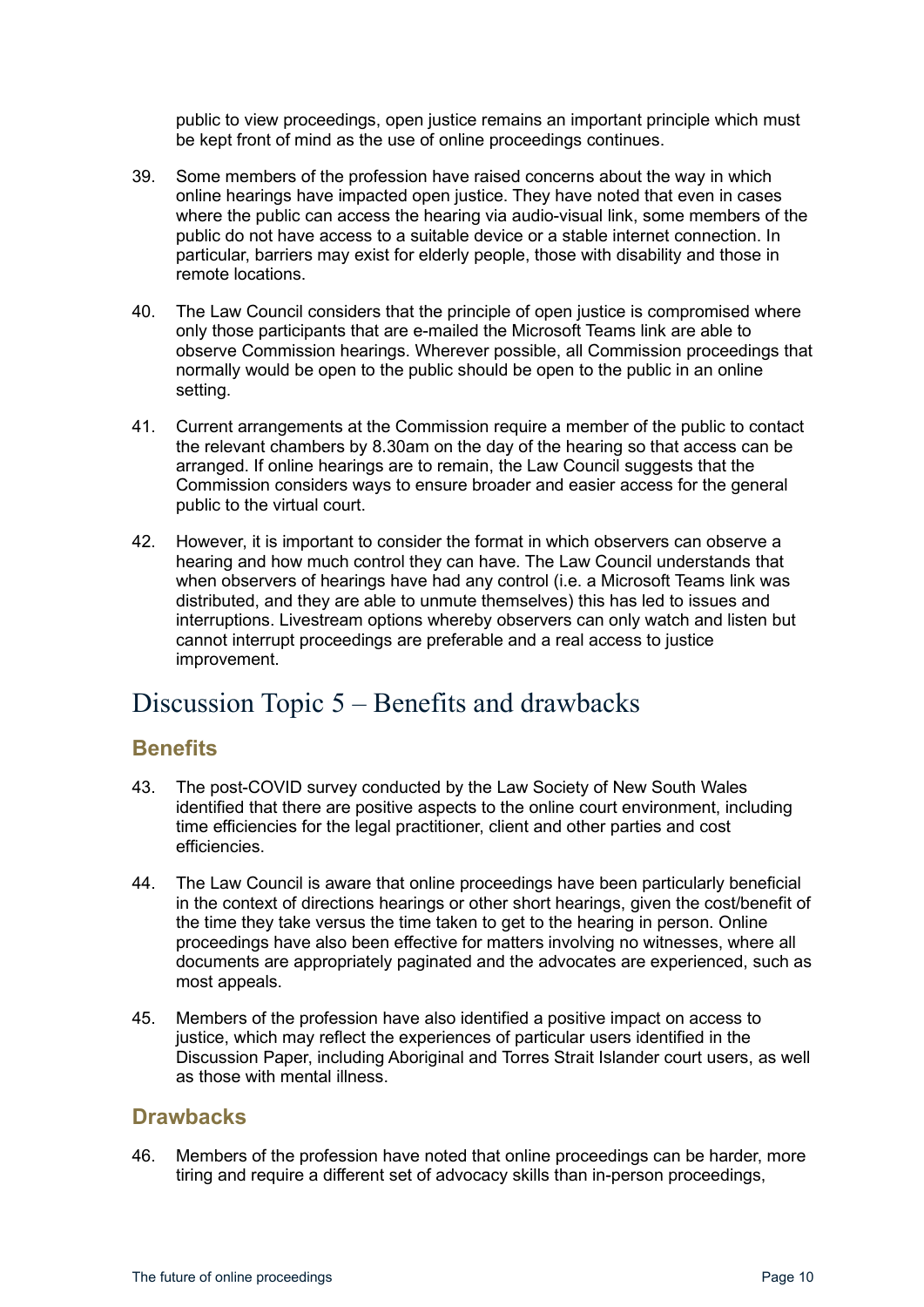including higher levels of organisation and experience/confidence in using technology.

- 47. Where one party has less skills or experience, or experiences difficulties in relation to their participation, whether as an advocate or witness, then challenges arise. Additionally, there is potential for technical issues to be manipulated (for example, refusing to appear on camera). Often it falls to the Commission member or their associate to try to 'troubleshoot' or assist a party or a matter is 'paused' for a time whilst a problem is addressed.
- 48. As set out above (Discussion Topic 2), there are serious concerns about the crossexamination of witnesses in online proceedings. Other concerns include impacts on client and lawyer communications and the ability to settle a dispute early, noting that it is often the personal interactions between lawyers at the interlocutory stage or during the hearing that bring about a settlement. Opportunities for informal settlement talks in the online environment, by contrast, are rare to non-existent.

## <span id="page-10-0"></span>Discussion Topic 6 – Guidance regarding witness interactions

- 49. The Law Council has been made aware of instances (largely in other forums) of witnesses participating in hearings in problematic settings (for example while in a car or public area) or receiving assistance such as pre-prepared notes, coaching or prompting while appearing (despite saying that no-one else is in the room).
- 50. In the Law Council's view, the Commission should consider developing a guidance note to witnesses, which the Commission or a party calling the witness can have sent prior to an AVL hearing, which identifies what is expected of a witness. That is,
	- they are to be alone in a room;
	- have access to technology and alternative means of contact (such as mobile telephone) in the event of experiencing difficulties during or before a witness gives evidence; and
	- must avoid reading notes or documents whilst giving their evidence.
- 51. The Commission should also be attentive to the possibility of a person being coerced or intimidated while giving evidence in the online environment. It is not necessarily the other party to a matter that may be exerting influence on the witness. Pressures could arise for people, particularly women, experiencing family violence, for whom home is not a safe place from which to participate in a Commission hearing. It should be made clear to parties whom they may contact at the Commission if they anticipate their participation in online proceedings will be compromised so that they may request alternative arrangements.

#### <span id="page-10-1"></span>Discussion Topic 7 – Interpreters

- 52. The experience of using interpreters in the Commission and other tribunals is that the use of an interpreter will invariably increase the time involved in matters. However, this is considered necessary to ensure that parties (including witnesses) understand questions asked of them and the Commission member and advocates understand the evidence being given.
- 53. The Law Council is aware that there have been some concerns over the increased use of telephone interpreting in court proceedings. Telephone interpreting is typically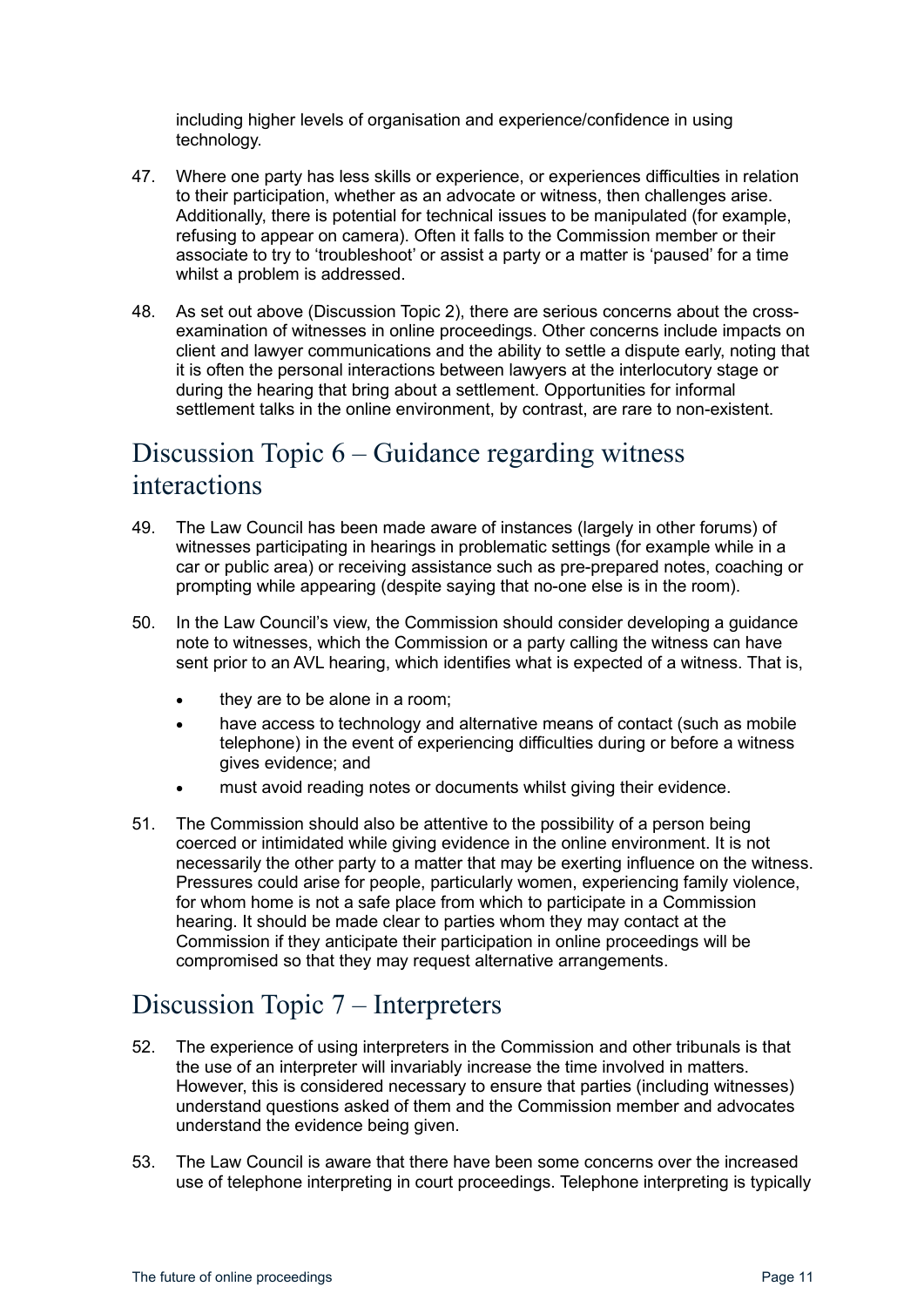recommended for short meetings or proceedings only, given that reliance on audio cues often cannot achieve the high levels of accuracy and nuance demanded by court and/or Commission interpreting.

54. In the Law Council's view, it would be valuable for the Commission to engage with interpreters to ensure that they are able to continue to provide high-quality interpreting for Commission proceedings. It may be incumbent on the Commission members to adapt the way they preside over proceedings, for example ensuring that adequate time is provided for consecutive interpreting.

#### <span id="page-11-0"></span>Discussion Topic 8 – Court books

- 55. The Law Council considers that the Commission's court book process has worked reasonably well but could be improved. Currently:
	- (a) the books typically contain every single document (including covering emails) rather than what would ordinarily be in a court book; and
	- (b) are often provided a day before the hearing, when everyone has been steadily working on other documents.
- 56. An alternative approach would be to direct the parties to jointly produce an electronic court book at least 7 days before the hearing, following a standard format. Where both sides are incapable of doing this making it impractical, an in-person hearing may the more appropriate approach.
- 57. Hearings typically involve the provision of documents which are not in the court book, for various reasons. It is important that there is a flexible mechanism in place to provide additional documents to the Commission during the course of a hearing which, if necessary, can then be shown to a witness. This can be addressed by advocates who have the technical skills (or by an Associate, if necessary) by screensharing the document, allowing all parties to view the document at the same time or the document being placed into an accessible file. There should be an agreed protocol for achieving this which focuses on maximising efficiency and accessibility.

## <span id="page-11-1"></span>Discussion Topic 9 – Microsoft Teams

- 58. The Law Council understands that members of the profession (and the Commission) have adapted well to the use of Microsoft Teams in proceedings, including those before the Commission, and that the experience of using Microsoft Teams has been consistently positive.
- 59. However, there are some potential actions which could improve the experience of using Microsoft Teams, including:
	- (a) reviewing the AVL setups being used by Commission members both at home and in chambers to confirm camera quality and placement, access to headphones/microphone and screen availability and placement;
	- (b) transitioning entirely to Microsoft Teams for phone conferences (when suitable) rather than the various different alternatives that have been used in some instances;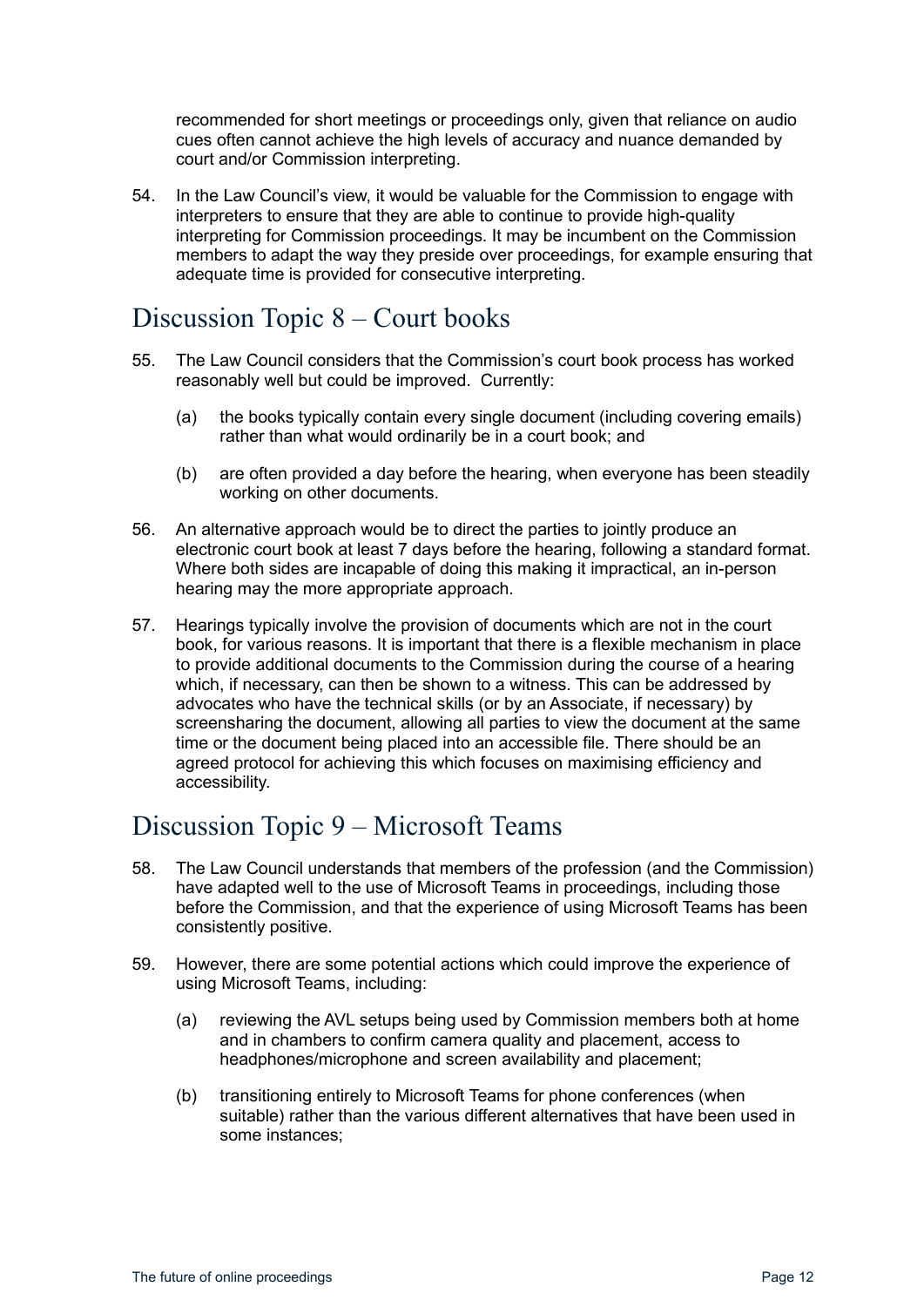- (c) imposing a requirement for parties to produce court books earlier (see discussion above); and
- (d) using case management procedures (as discussed above) to identify any problems that may arise in advance of the online proceedings taking place.
- 60. The Law Council also suggests that the Commission consider the development of guidelines in the manner of those prepared by the Federal Court to alert practitioners and other participants to ways to maximise their experience on Microsoft Teams<sup>[7](#page-12-1)</sup>

#### <span id="page-12-0"></span>Discussion Topic 10 – Online as default

- 61. While certain proceedings, particularly case management or directions hearings, are well suited to online hearings, as set out in the Discussion Paper and in the responses above, it is necessary for the Commission member hearing the matter to take account not only of the attributes and circumstances of individual participants but also the nature of the proceedings themselves.
- 62. In some circumstances, Commission members have conducted hearings via Microsoft Teams but the parties are advised that they do not need to turn on the cameras. This is effectively a teleconference and defeats the purpose of listing a matter for a AVL hearing.

| <b>Hearings which are</b><br>suitable for AVL (but AVL<br>need not necessarily be<br>adopted)                                                                                                                                                                                  | Hearings in which AVL is<br>not desirable                                                                                                                                                                                                                                                                                                                                         | <b>Hearings suitable for</b><br>phone                                                                                                                                            |
|--------------------------------------------------------------------------------------------------------------------------------------------------------------------------------------------------------------------------------------------------------------------------------|-----------------------------------------------------------------------------------------------------------------------------------------------------------------------------------------------------------------------------------------------------------------------------------------------------------------------------------------------------------------------------------|----------------------------------------------------------------------------------------------------------------------------------------------------------------------------------|
| Appeals.<br>Disputes involving<br>little or no contested<br>evidence.<br>Technical matters with<br>experienced parties.<br><b>Award matters</b><br>(because it is in the<br>public interest that<br>these be online as it<br>significantly increases<br>public accessibility). | Multi-day hearings<br>generally.<br>Unfair dismissals,<br>adverse action, stop<br>bullying and stop sexual<br>harassment orders<br>(which are more likely to<br>involve inexperienced<br>witnesses/parties and<br>contested evidence).<br>Trauma informed<br>processes (although they<br>can also have some<br>benefits and should be<br>considered on a case-by-<br>case basis). | Programming<br>hearings.<br>Short matters (for<br>٠<br>example, disputes<br>about production<br>orders).<br>Conciliation<br>conferences for unfair<br>dismissal<br>applications. |

63. The table below, indicates the general circumstances in which use of AVL may or may not be suitable.

<span id="page-12-1"></span><sup>7</sup> Federal Court of Australia, 'A guide to online hearings and Microsoft Teams', issued 2 April 2020. [https://www.fedcourt.gov.au/online-services/online-hearings.](https://www.fedcourt.gov.au/online-services/online-hearings)